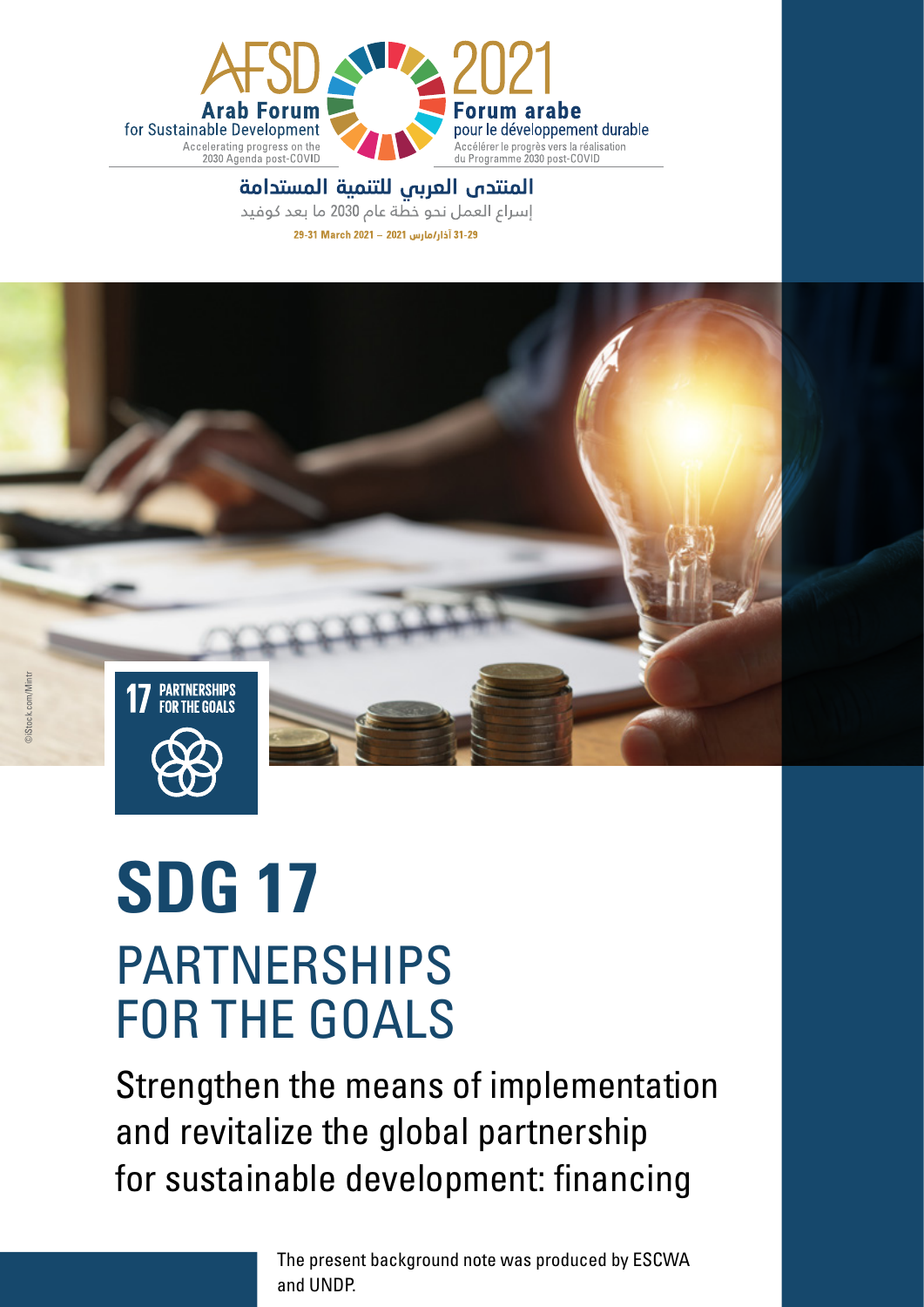The Arab region faced critical SDG financing challenges prior to the COVID-19 pandemic. Before the outbreak, the gross financing needs of high- and middle-income Arab economies amounted to \$6 trillion to meet their national implied demand for SDG financing.<sup>1</sup> The COVID-19 crisis has further exposed low levels of investment in health, education and social protection, weakened fiscal and external balances, exacerbated health and humanitarian emergencies, and amplified existing inequalities. The pandemic's impact on SDG financing in the region has also been aggravated by pre-existing factors, including inefficient fiscal policies, high reliance on non-productive sectors, and limited fiscal space owing to inefficiencies in tax systems and domestic resource mobilization capacities and high levels of debt servicing. Moreover, the region has witnessed an alarming trend in nonconcessional lending, and in reducing the grant element of official development assistance.

It is necessary to create the fiscal space to sustain urgently needed health and social

spending; reduce debt-financing overhangs; tap liquidity lines to avoid insolvency; and ensure social cohesion by safeguarding overall economic, fiscal, monetary and financial stability. Affirmative action is needed to enhance the targeting and efficiency of public spending, and to pursue fiscal equalization and systemic approaches to mobilize all strands of financing (public, private, domestic, international, plurilateral, multilateral, innovative and traditional). Affirmative action is also needed to sustain investments (domestic and foreign) through a rights-based and gender responsive lens, so as to mitigate imminent health hazards and the socioeconomic impact of the pandemic.

In addition to the pressing challenges facing Arab countries in securing necessary financing at the national level, global economic structures must also adapt through a stronger implementation of the Addis Ababa Action Agenda of the Third International Conference on Financing for Development.

## **Impact of COVID-19 on SDG financing in the Arab region**



The pandemic hit the region amid multiple financing challenges, including financing insolvencies, funding shortfalls, fiscal space constraints, debt-financing overhangs; and severe financing inequalities.

**Fiscal and external balances weakened across the region as poverty and unemployment rose.** In 2020, the pandemic wiped out \$152 billion in economic gains across the region.2 Arab capital markets lost nearly a quarter of their capitalization in just three months following the outbreak of the pandemic. The crisis threatens to push more than 14.3 million people into poverty, swelling the poverty headcount in the region to 115 million, equivalent

to slightly more than 32 per cent of the population of Arab middle-income and least developed countries. In a region where 14.3 million people were already unemployed, the International Labour Organization estimates losses equivalent to 17 million full-time jobs in the second quarter of 2020.<sup>3</sup> Fiscal revenues are expected to lose nearly \$20 billion in indirect taxes: \$5 billion in import tariffs and \$15 billion in other indirect taxes, including value added tax and specific consumption taxes. More productive capacities are expected to slip into informality, particularly small and medium enterprises which are not likely to return to formality without targeted policy interventions.

<sup>1</sup> ESCWA, SDG-Financing Dashboard, Integrated National Diagnostic and Financing Frameworks Project (forthcoming).

<sup>2</sup> United Nations, Policy brief : [The impact of COVID-19 on the Arab region: An opportunity to build back better,](https://www.un.org/sites/un2.un.org/files/sg_policy_brief_covid-19_and_arab_states_english_version_july_2020.pdf) 2020.

<sup>3</sup> International Labour Organization, ILO Monitor: COVID-19 and the world of work, fourth edition, 27 May 2020.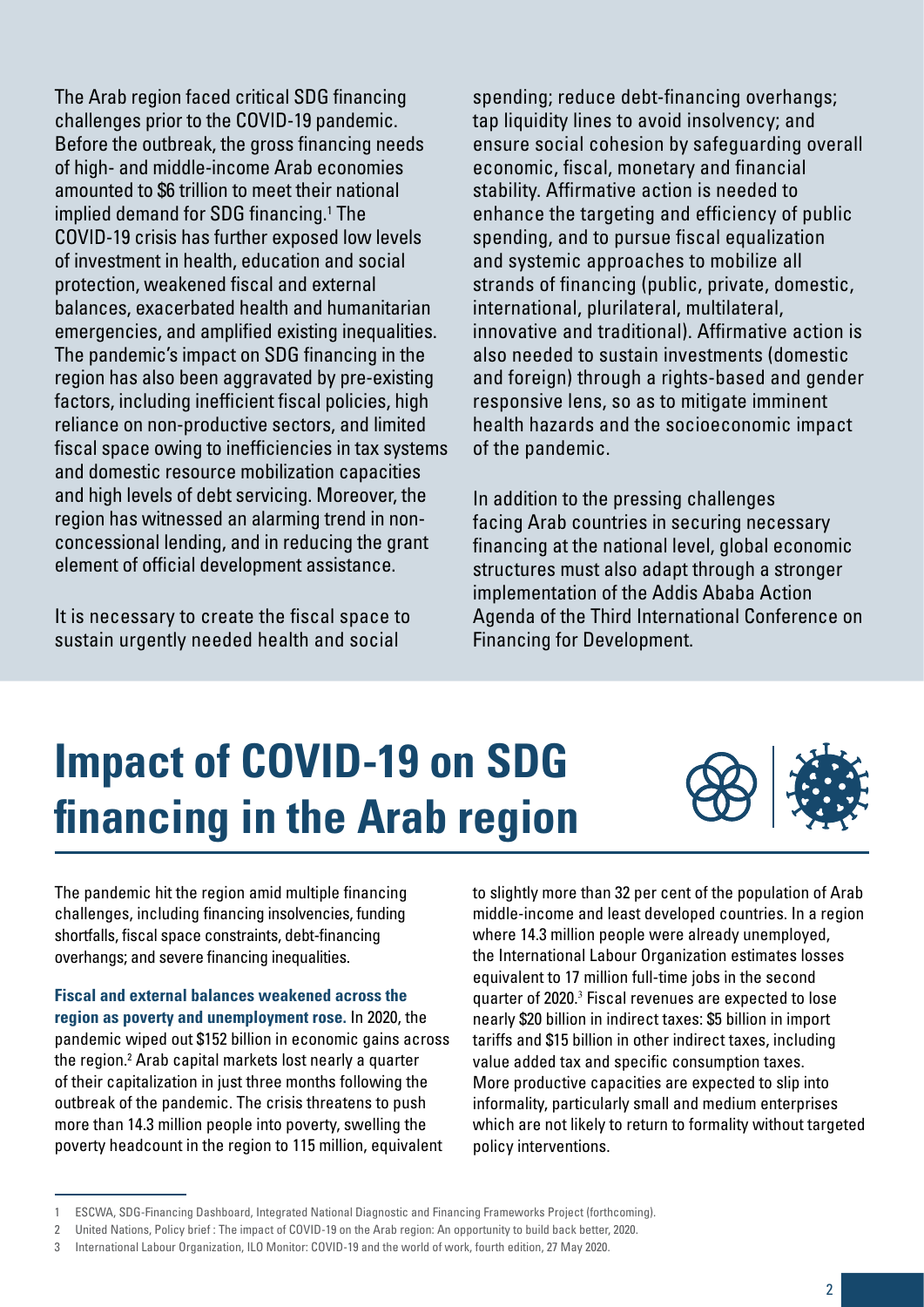#### **Increasing debts are projected to make things worse.**

Responding to the pandemic will further increase fiscal deficits from an average of 2.8 per cent in 2018 to over 10 per cent of GDP in 2020.<sup>4</sup> Arab oil producers, notably the Gulf Cooperation Council (GCC) economies, are expected to endure the greatest losses. These deficits are more likely to be financed by increased borrowing, adding more debt stocks to the region's existing debt of \$1.3 trillion in 2019, with debt reaching unsustainable levels of 151 per cent and 212 per cent of GDP in Lebanon and the Sudan, respectively.

**Foreign direct investments are expected to plunge** by an unprecedented 45 per cent, with a 10 per cent probability that foreign direct investment (FDI) inflows to the region may drop by at least \$17 billion in 2020, based on a valueat-risk financial analysis.5 Moreover, remittance inflows, which grew at a rate of 7 per cent over the past decade, reaching a high of \$62.1 billion in 2018, are estimated to fall by \$8.3 billion in 2020.

*The United Nations and the International Monetary Fund (IMF) estimate that developing countries need an additional* **\$2.5 trillion to cope with the COVID-19 crisis.** *To date, advanced economies have responded to the pandemic through robust-counter-cyclical measures, accounting for 88 per cent of global interventions, financed mainly through debt-financing fiscal and monetary expansion measures by central banks. In contrast, developing countries have been unable to mobilize equivalent domestic resources, or to tap capital markets under the same terms, conditions and spreads.*

**Economic losses are shrinking economies.** With few exceptions, Arab countries will experience economic contractions that will reach double digits in some cases. The estimated overall economic losses are \$152 billion, more than the combined value of the stimulus packages announced by Arab countries in 2020.<sup>6</sup>

#### **Measures taken by Arab Governments**

- **1.** Economic stimulus packages in the region have fallen short. Collectively, Arab economies' stimulus represented 4 per cent of their GDP, which is significantly lower than the global average of 11 per cent.<sup>7</sup> According to the COVID-19 stimulus tracker, the enacted measures fall into seven broad categories, namely social assistance, social insurance, health-related support, loans and tax benefits for individuals, the labour market, financial support for SMEs and other enterprises, and general policy support including fiscal expansion and expenditures mainly related to research and development and ICT digital solutions.
- **2.** Most measures were varied, less coordinated and less effective given the limited fiscal space that has long inhibited sustainable development efforts in the region. While most Arab countries have used available resources to implement fiscal stimulus packages, some, such as Algeria, have resorted to austerity to adjust to the new low oil price environment that coincided with the outbreak, while others, including Saudi Arabia, have increased taxes after setting out a large fiscal stimulus. In some instances, response measures have been slanted towards supporting

markets and loosening monetary conditions to boost the health sector, support businesses, and assist households and individuals. In other cases, fiscal measures and special funds/vehicles have been established to mobilize voluntary contributions, including in Algeria, the Comoros, Kuwait, Lebanon, Mauritania, Morocco and the State of Palestine.

*In an attempt to develop a systemic and coordinated response to the pandemic, several Arab countries took part in the* **High-level Event on Financing for Development in the Era of Covid-19 and Beyond,** *the largest gathering of world leaders in the context of COVID-19, to respond to the pandemic and maintain momentum towards financing the 2030 Agenda. The menu of financing for development (FfD) policy options could be construed as a needed addendum to the 2015 Addis Ababa Action Agenda. Several proposals remain highly contingent on decisions to be taken outside the realm of the United Nations, including the G20, the Basel Committee, OECD, the United Nations Tax Committee, and IMF.*

6 Ibid.

<sup>4</sup> ESCWA, [Survey of Economic and Social Developments in the Arab Region,](http://publications.unescwa.org/projects/escwa-survey/sdgs/pdf/en/ESCWA-Economic-Social-Survey-2019-2020-En-CHAPTER 4.pdf) Ch. 4, 2020.

<sup>5</sup> ESCWA, The impact of COVID-19 on Arab economies: trade and foreign direct investment, 2020.

<sup>7</sup> United Nations, Policy brief : The impact of COVID-19 on the Arab region: An opportunity to build back better, 2020.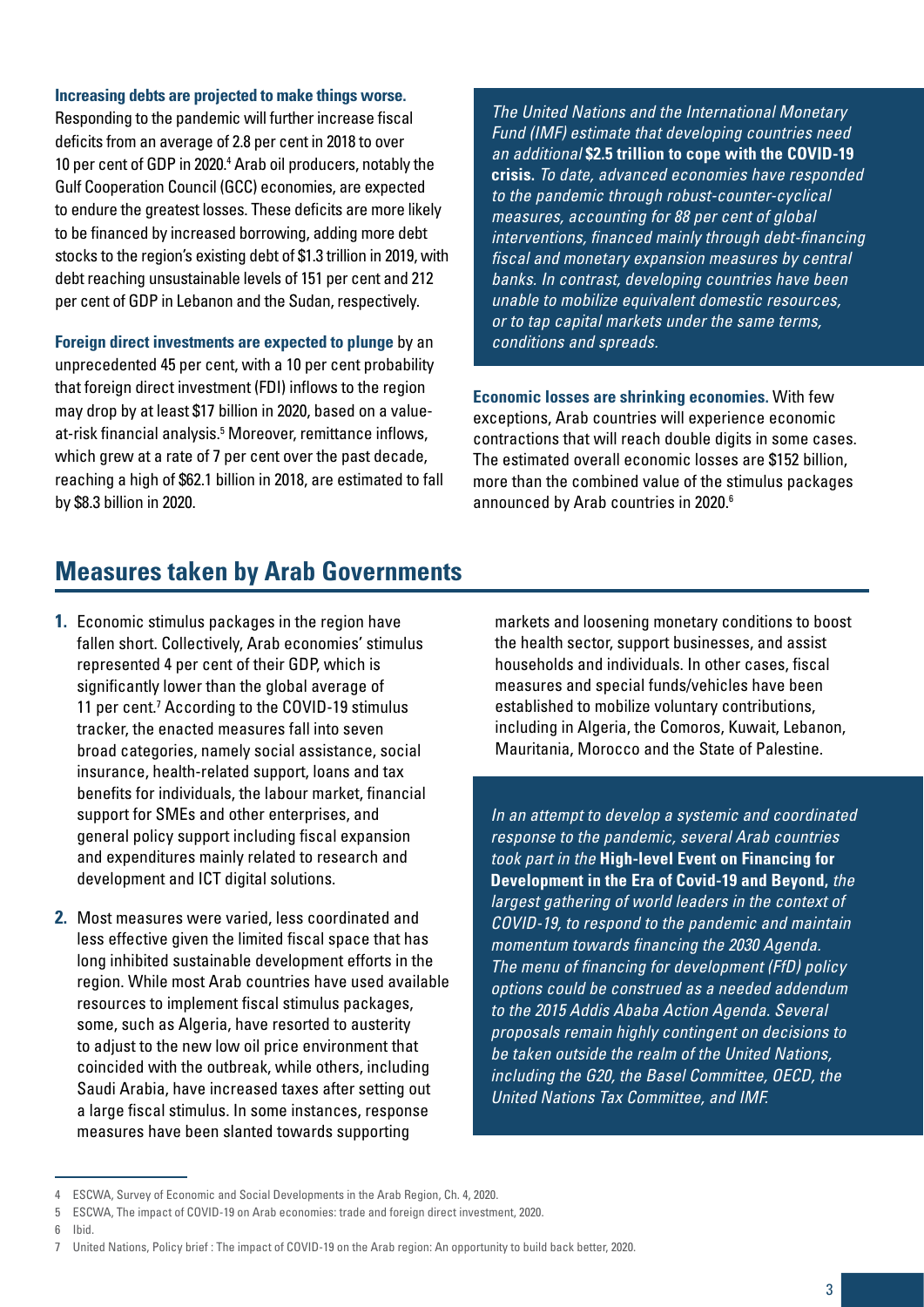At the regional level, there was no regional coordination or high-level meeting to discuss stimulus packages and the response. The lack of coordination on the size and timing of the stimulus packages limit multiplier effects, and can reduce their impact on economic growth and employment.

In addition, the lack of coordination among Arab countries weakens the effect of the response and recovery packages, and renders the region at a disadvantage compared with developed countries, given that 80 per cent of global stimulus is run by developed countries.



### **Policy recommendations to ensure an inclusive recovery and effective SDG financing for the Arab region**

It is critical that Arab countries and the international community move forward with the Addis Ababa Action Agenda, and take into account corrective measures that enhance its recommendations. Arab countries also need to strengthen domestic resource mobilization, given the expected shortfall in external finance. Tax avoidance, evasion, havens, and aggressive tax planning practices diminish national revenues and lead to the erosion of the tax base, while corruption and financial crime

divert resources away from investment in sustainable development. These abuses offset the positive impact of public and private investment and international assistance. Tackling them is a priority for the region and can reduce inequalities, positively impact trust in institutions and strengthen social and political stability.

The following are key policy areas to enhance financing for sustainable development in the Arab region:

Enhance the delivery of public goods and services targeting both the revenue and expenditure sides of national budgets, through improved efficiency in public social expenditure and public investment. In parallel, improve equity and progressivity in taxation, tax administration, and compliance to curb tax-based illicit financial flows and increase tax revenue collection

Develop integrated national financing frameworks to capture and exploit all sources/methods of financing the SDGs, including mobilizing public and private finance from domestic and foreign sources, and reassessing tax expenditures; and developing capital account guidance to limit speculative inflows and currency mismatches in times of economic boom and bust, and minimize outflows during crises

Align fiscal policies and State budgets with integrated national financing frameworks, medium-term revenue strategies, and medium-term expenditure frameworks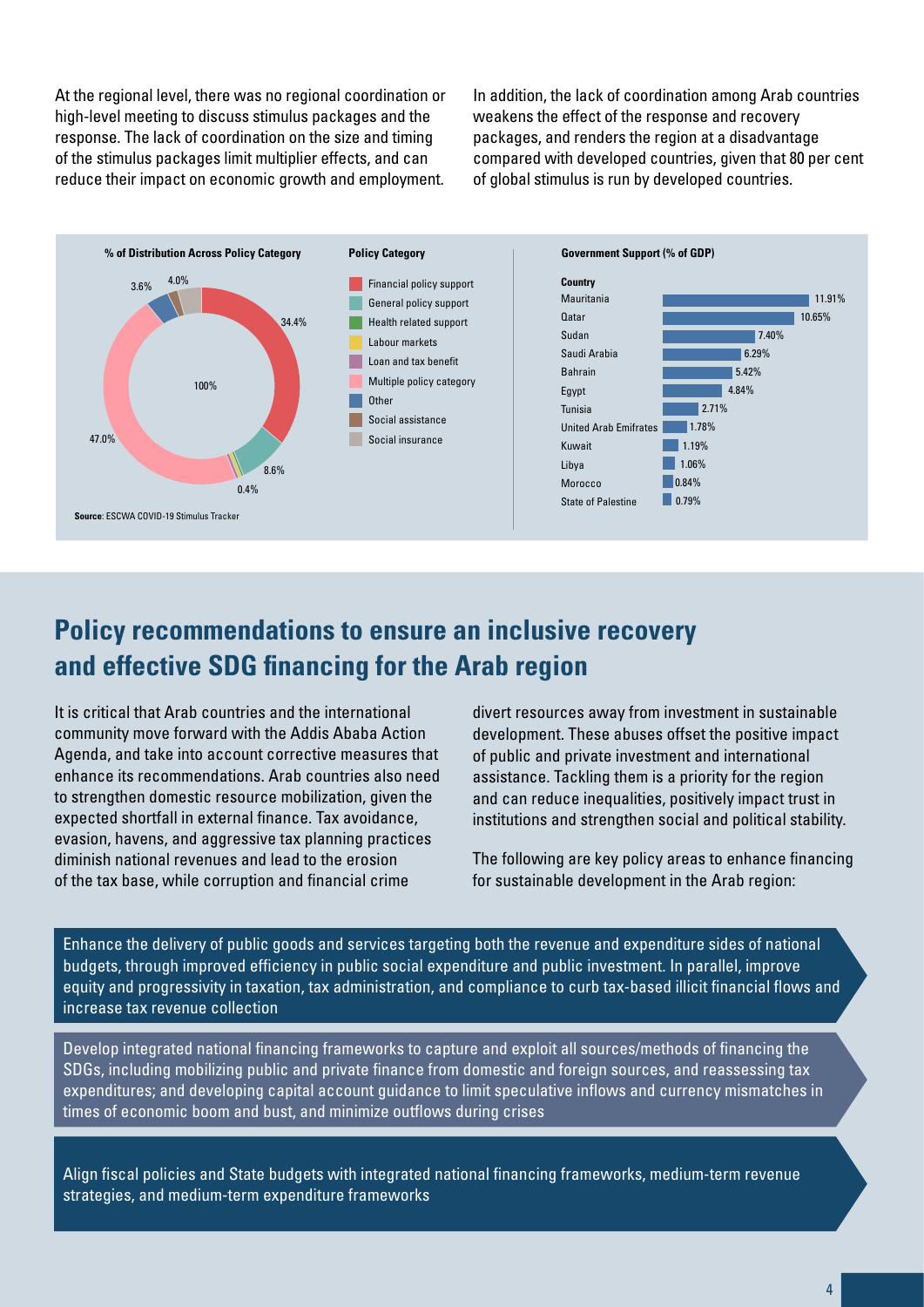Change public incentives in multiple areas, such as energy and fossil fuels, climate change, and food systems, to shape and accelerate the transition towards sustainable consumption patterns and ensure the necessary fiscal space for social spending towards SDG-centric accountable budgets

Consider debt swap as an innovative financing instrument to free up fiscal space for meeting essential expenditures. This approach is also useful in the context of accelerating a green and inclusive recovery from the pandemic, when rising external debt and debt service across the region has reduced expenditure on climate action and achieving the SDGs

Develop the necessary upstream policy and regulatory frameworks to create the right incentives for businesses and crowd-in private investment, including scaling frameworks that drive the shift to health, education, and other SDG-oriented investment

Develop an integral regional road map to provide anti-corruption and anti-money laundering solutions to protect the efficacy of stimulus measures, and the transparency and integrity of public procurement in combatting illicit financial flows and other fraudulent activities, including by sharing information on beneficial ownership information; combatting tax abuses and aggressive tax planning; doubling international tax cooperation and capacity-building; and ensuring the recovery of stolen assets, as presented by the FACTI Panel, in addition to addressing the tax implications arising from digitization

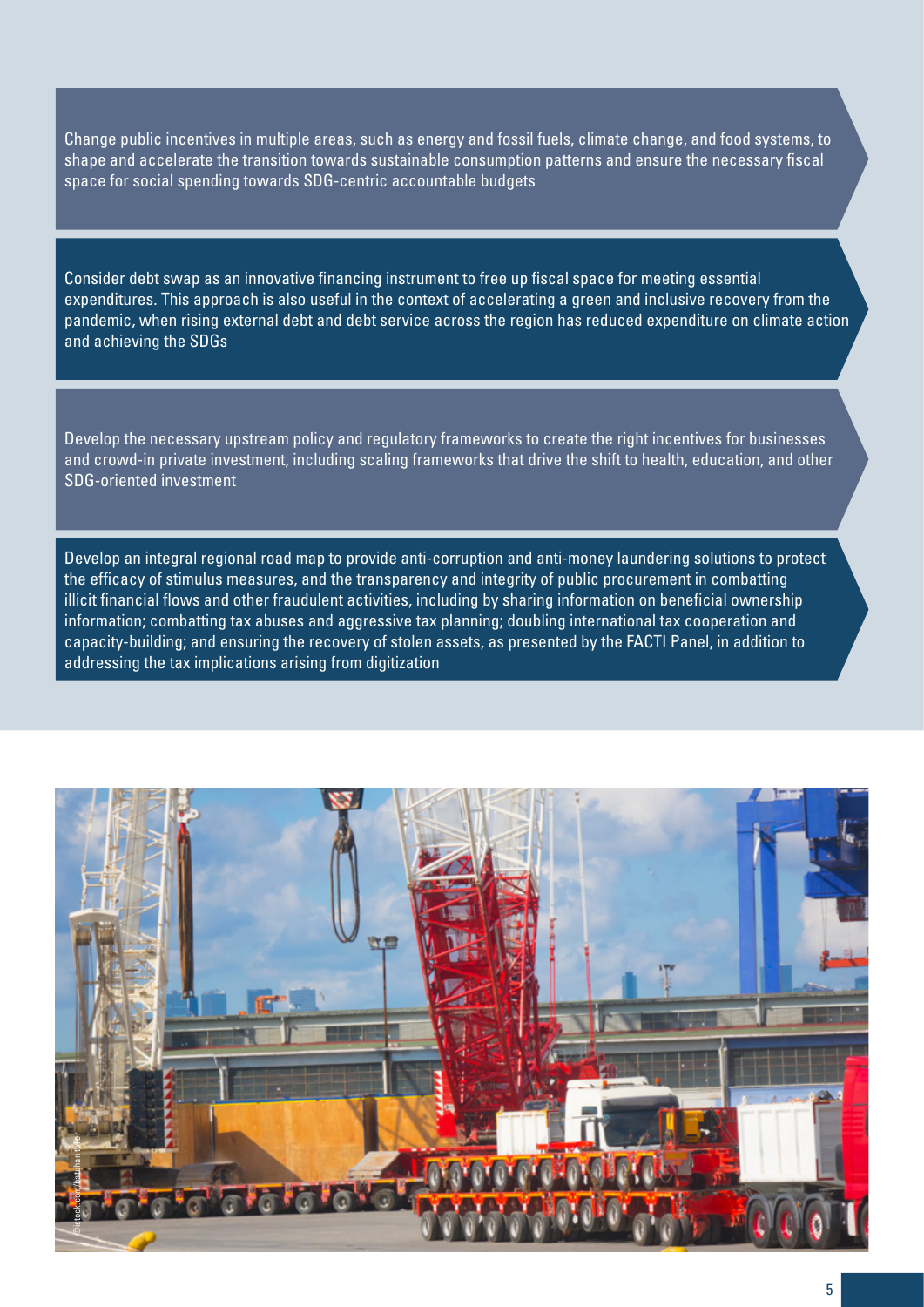### **Key Facts on SDG 17 - Financing**

#### Financing reflux

The region's financing exposures are further undermined as it continues to sustain a financing reflux amounting to \$2.5 on average for every dollar gained in cross-border financing, as demonstrated by analysis of these exposures for the period 2011-2016.<sup>8</sup>

#### Illicit financial flows

The region has sustained an estimated \$77 billion in annual losses associated with illicit finance between 2008 and 2015.9

#### Tax revenue to GDP

Ratios of tax revenue to GDP vary between oil-rich and oil-poor countries in the Arab region. For example, the ratio stood at 2.95 per cent and 4.86 per cent in Iraq and Qatar, respectively, in 2017, compared with 21.82 per cent and 21.92 per cent in Morocco and Tunisia, respectively.<sup>10</sup>

#### Indiscriminate de-risking

Several conditions have led to indiscriminate de-risking in the region, with 35 per cent of Arab banks reporting a decline in their correspondent banking relations over the period 2012-2015.11

#### Non-concessional lending as a share of ODA

The share of non-concessional lending has been growing, which puts into question whether ODA itself has been a contributing factor to the region's debt build-up over the period 2010-2017. ODA to health, education and sanitation remain negligent.12

#### High transaction costs of remittances

Remittance transfers cost on average more than 7.5 per cent in 2020. The high cost of remittance corridors affects the lives of more than 26 million migrant families in the region.<sup>13,14</sup>

<sup>8</sup> ESCWA, The State of Financing for Development Report, 2018.

<sup>9</sup> ESCWA, Illicit Financial Flows in the Arab Region, 2018.

<sup>10</sup> ESCWA, Arab Sustainable Development Report, 2020.

<sup>11</sup> Arab Monetary Fund, Withdrawal of correspondent banking relationships (CBRs) in the Arab region: recent trends and thoughts for policy debate, 2016.

<sup>12</sup> ESCWA, The Arab Financing for Development Scorecard: International Development Cooperation, 2019.

<sup>13</sup> ESCWA, The State of Financing Development in the Arab Region, 2018.

<sup>14</sup> United Nations, Policy brief: The impact of COVID-19 on the Arab region an opportunity to build back better, 2020.